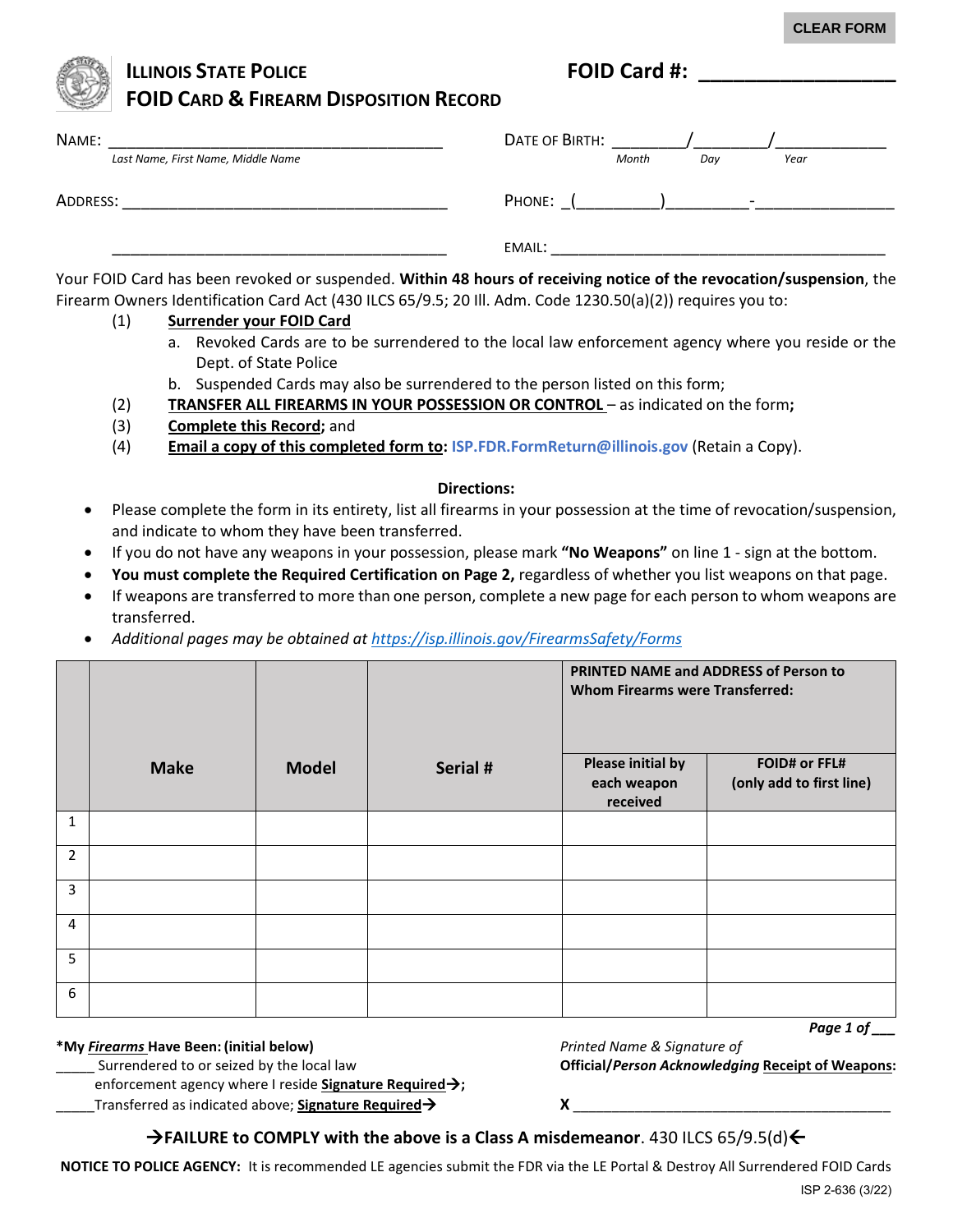

## **ILLINOIS STATE POLICE THE EXAMPLE POLICE AND STATE POLICE FOID CARD & FIREARM DISPOSITION RECORD – PAGE 2**

NAME: \_\_\_\_\_\_\_\_\_\_\_\_\_\_\_\_\_\_\_\_\_\_\_\_\_\_\_\_\_\_\_\_\_\_\_\_ DATE OF BIRTH: \_\_\_\_\_\_\_\_/\_\_\_\_\_\_\_\_/\_\_\_\_\_\_\_\_\_\_\_\_

*If weapons are transferred to more than one person, complete a new page for each person to whom weapons are transferred. A copy of this form should be retained, and another e-mailed to the Illinois State Police, Office of Firearms Safety, at ISP.FDR.FormReturn@illinois.gov.* 

|             |              | PRINTED NAME and ADDRESS of Person to<br><b>Whom Firearms were Transferred:</b> |                                           |
|-------------|--------------|---------------------------------------------------------------------------------|-------------------------------------------|
|             |              | <b>Please initial by</b><br>each weapon<br>received                             | FOID# or FFL#<br>(only add to first line) |
|             |              |                                                                                 |                                           |
|             |              |                                                                                 |                                           |
|             |              |                                                                                 |                                           |
|             |              |                                                                                 |                                           |
|             |              |                                                                                 |                                           |
|             |              |                                                                                 |                                           |
|             |              |                                                                                 |                                           |
|             |              |                                                                                 |                                           |
| <b>Make</b> | <b>Model</b> | Serial #<br>$ADDITOII1I DACFCI1 DFC1TT1CUTD 1C 110DF CDACFIO1C1TDTDF0 1.111.1$  |                                           |

*ADDITIONAL PAGE(S) ARE ATTACHED AS MORE SPACE IS NEEDED. Initial \_\_\_\_\_\_. Page 2 of \_\_\_*

### **REQUIRED CERTIFICATION**

| I DO NOT HAVE ANY WEAPONS IN MY POSSESSION (Signature Required)→                                                              |                                                          |
|-------------------------------------------------------------------------------------------------------------------------------|----------------------------------------------------------|
| *My FOID Card Has Been: (initial below)                                                                                       |                                                          |
| Surrendered to or seized by State Police or the local law enforcement                                                         | Printed Name & Signature of                              |
| agency where I reside Signature Required →                                                                                    | Official/Person Acknowledging Receipt of FOID Card:      |
| Surrendered to person listed on this form Signature Required $\rightarrow$                                                    |                                                          |
| (Only If FOID Card is Suspended, does not apply if Revoked)                                                                   |                                                          |
| Surrendered to the Court (No Signature Required)                                                                              |                                                          |
| Lost or Destroyed (No Signature Required)                                                                                     |                                                          |
| *My Firearms Have Been: (initial below)                                                                                       | Printed Name & Signature of                              |
| Surrendered to or seized by the local law                                                                                     | <b>Official/Person Acknowledging Receipt of Weapons:</b> |
| enforcement agency where I reside Signature Required → or                                                                     |                                                          |
| Transferred as indicated above; Signature Required $\rightarrow$                                                              |                                                          |
| certify I have transferred all firearms that Lown or are under my custody and control to the custody of another nerson with a |                                                          |

*I certify I have transferred all firearms that I own or are under my custody and control to the custody of another person with a valid FOID card and otherwise complied with the provisions outlined above regarding the FOID Act. I declare under penalty and perjury under the laws of the state of Illinois the information provided in this form is true and correct. Total # Pages \_\_\_\_\_\_\_*

\_\_\_\_\_\_\_\_\_\_\_\_\_\_\_\_\_\_\_\_\_\_\_\_\_\_\_\_\_\_\_\_\_\_\_\_\_\_\_\_\_\_\_\_\_\_\_\_\_ Signature of Revoked/ Suspended Card Holder

\_\_\_\_\_\_\_\_\_\_\_\_\_\_\_\_\_\_\_\_\_\_\_\_\_

**Law Enforcement Official's Signature OR Notary Stamp, Signature and Date:**

Date